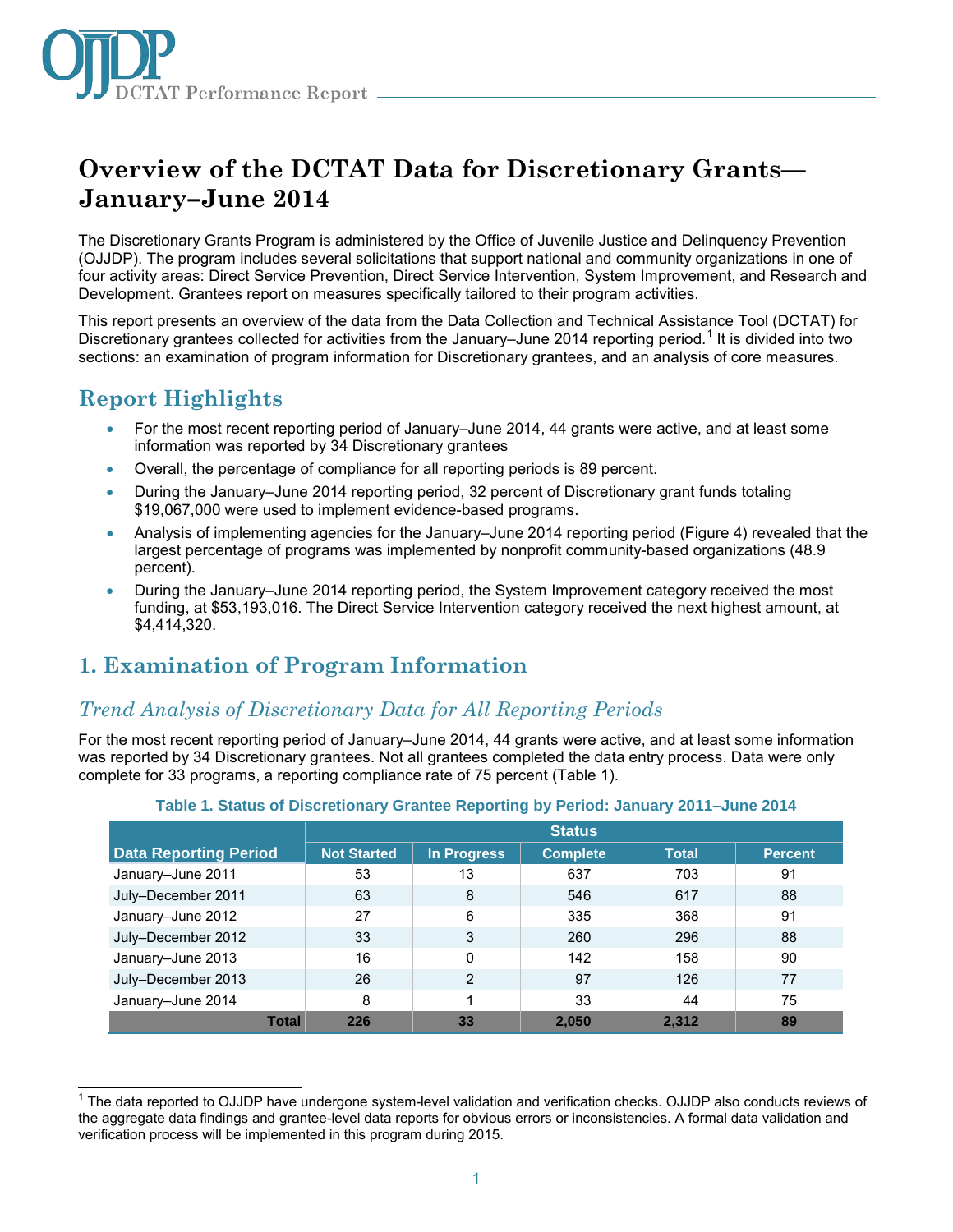Over the past 7 reporting periods, the percentage of grantees who have completed the reporting requirements is captured in Figure 1. Overall, the percentage of compliance for all reporting periods is 89 percent.





Table 2 presents aggregate demographic data for January 2013 to June 2014. More specifically, the numbers in Table 2 represent the population actually served by Discretionary grantees during the project period. There has been a dramatic decline in the number of Discretionary grantees reporting in the DCTAT as they close out their awards. Targeted services include any approaches specifically designed to meet the needs of the intended population (e.g., gender specific, culturally based, and developmentally appropriate).

|                                                      | <b>Grantees Serving Group During Project Period</b> |                    |                   |  |
|------------------------------------------------------|-----------------------------------------------------|--------------------|-------------------|--|
| <b>Population</b>                                    | January-June 2013                                   | July-December 2013 | January-June 2014 |  |
| <b>Race/Ethnicity</b>                                |                                                     |                    |                   |  |
| American Indian/Alaska Native                        | 38                                                  | 32                 | 7                 |  |
| Asian                                                | 44                                                  | 35                 | 5                 |  |
| Black/African American                               | 129                                                 | 97                 | 15                |  |
| Hispanic or Latino (of Any Race)                     | 96                                                  | 74                 | 12                |  |
| Native Hawaiian and Other Pacific<br><b>Islander</b> | 19                                                  | 12                 | 4                 |  |
| <b>Other Race</b>                                    | 46                                                  | 32                 | 9                 |  |
| White/Caucasian                                      | 124                                                 | 97                 | 14                |  |
| Youth Population Not Served Directly                 | 42                                                  | 40                 | 19                |  |
| <b>Justice System Status</b>                         |                                                     |                    |                   |  |
| At-Risk Population (No Prior Offense)                | 124                                                 | 90                 | 16                |  |
| <b>First Time Offenders</b>                          | 54                                                  | 35                 | 8                 |  |
| Repeat Offenders                                     | 39                                                  | 25                 | 9                 |  |
| Sex Offenders                                        | 12                                                  | 10                 | 3                 |  |
| <b>Status Offenders</b>                              | 27                                                  | 20                 | 5                 |  |
| <b>Violent Offenders</b>                             | 12                                                  | 12                 | 3                 |  |
| Youth Population Not Served Directly                 | 48                                                  | 47                 | 20                |  |

#### **Table 2. Target Population: January 2013–June 2014**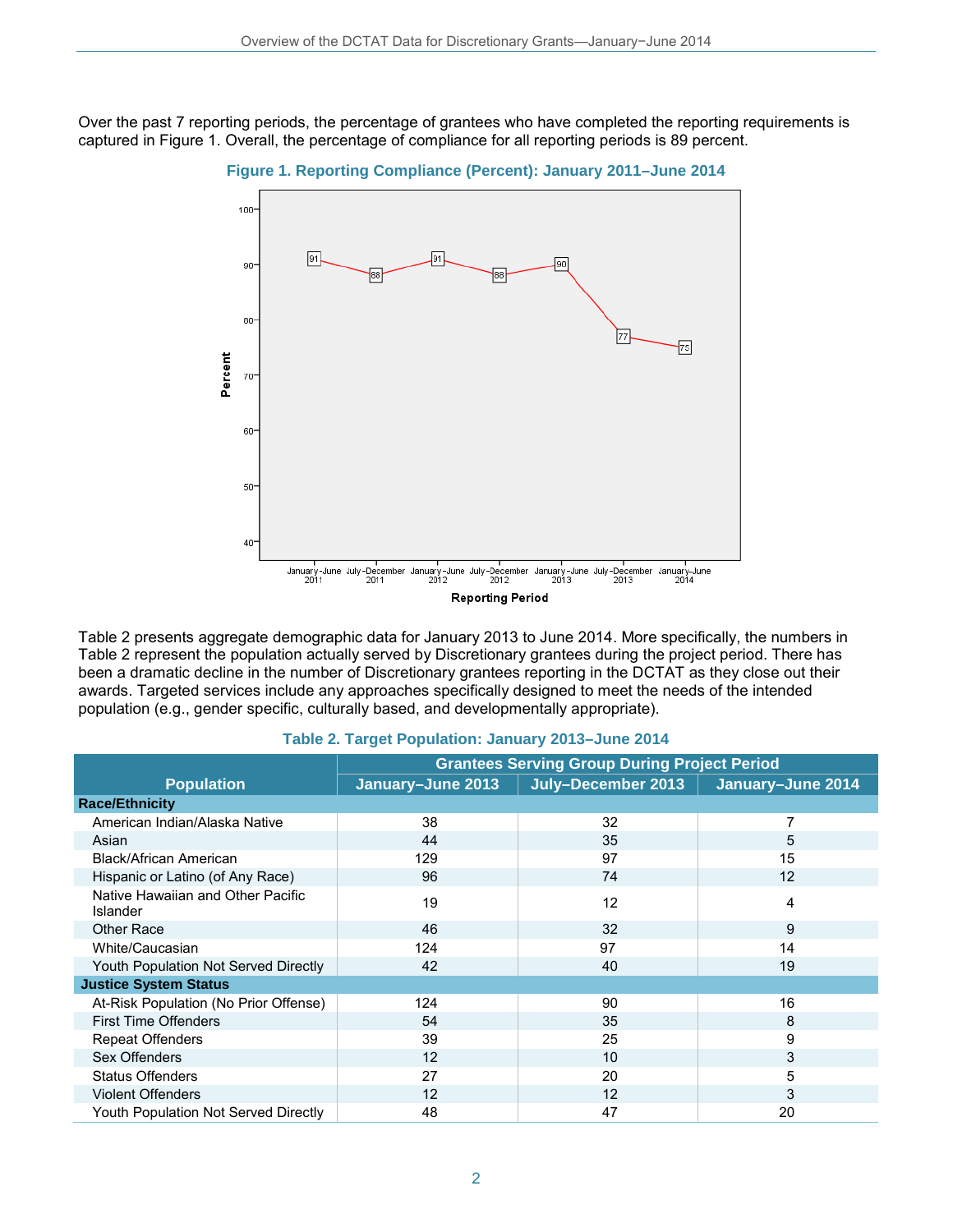| <b>Gender</b>                        |     |     |    |
|--------------------------------------|-----|-----|----|
| Male                                 | 141 | 113 | 20 |
| Female                               | 140 | 108 | 19 |
| Youth Population Not Served Directly | 41  | 37  | 19 |
| Age                                  |     |     |    |
| $0 - 10$                             | 75  | 65  | 12 |
| $11 - 18$                            | 140 | 113 | 21 |
| Over 18                              | 28  | 16  | 5  |
| Youth Population Not Served Directly | 42  | 39  | 19 |
| <b>Geographic Area</b>               |     |     |    |
| Rural                                | 69  | 63  | 10 |
| Suburban                             | 54  | 40  | 8  |
| Tribal                               | 10  | 10  | 14 |
| Urban                                | 91  | 64  | 19 |
| Youth Population Not Served Directly | 42  | 39  | 14 |
| <b>Other</b>                         |     |     |    |
| <b>Mental Health</b>                 | 62  | 51  | 0  |
| Substance Use                        | 47  | 34  | 9  |
| Truant/Dropout                       | 65  | 52  | 9  |

## **2. Analysis of Core Measure Data from January–June 2014**

### *Analysis of Evidence-Based Programs and/or Practices for Current and Previous Reporting Periods*

During the January–June 2014 reporting period, 32 percent of Discretionary grant funds totaling \$19,067,000 were used to implement evidence-based programs (Figure 2).

### **Figure 2. Funds Used for Evidence-Based Programs and/or Practices (Percent):**



A significant number of Discretionary grantees are implementing evidence-based programs and/or practices. During the January–June 2014 reporting period, 43 percent of grant-funded programs implemented evidencebased programs and/or practices. The current reporting period shows a significant decrease in evidence-based programs compared with July–December 2013 (Figure 3). This may be partly because a large number of programs funded by Discretionary grants have completed their funding, and fewer of them are reporting performance measures data.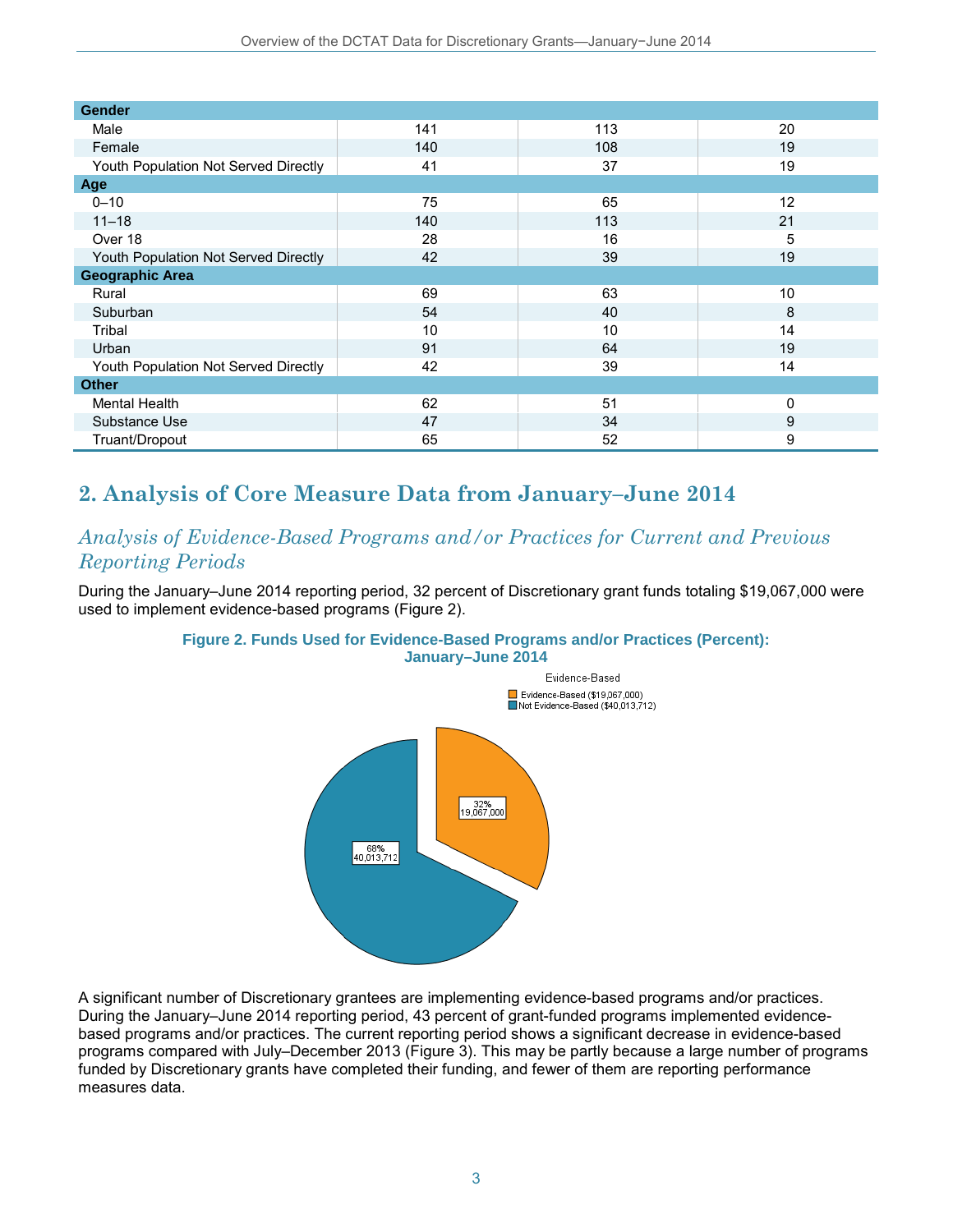

**Figure 3. Programs Implementing Evidence-Based Programs and/or Practices: January 2010–June 2014** 

Analysis of implementing agencies for the January–June 2014 reporting period (Figure 4) revealed that the largest percentage of programs was implemented by nonprofit community-based organizations (48.9 percent). School and other education implementing organizations constituted the second-largest percentage (14.9 percent), followed by units of local government (8.5 percent).



#### **Figure 4. Grants by Type of Implementing Organization (Percent): January-June 2014**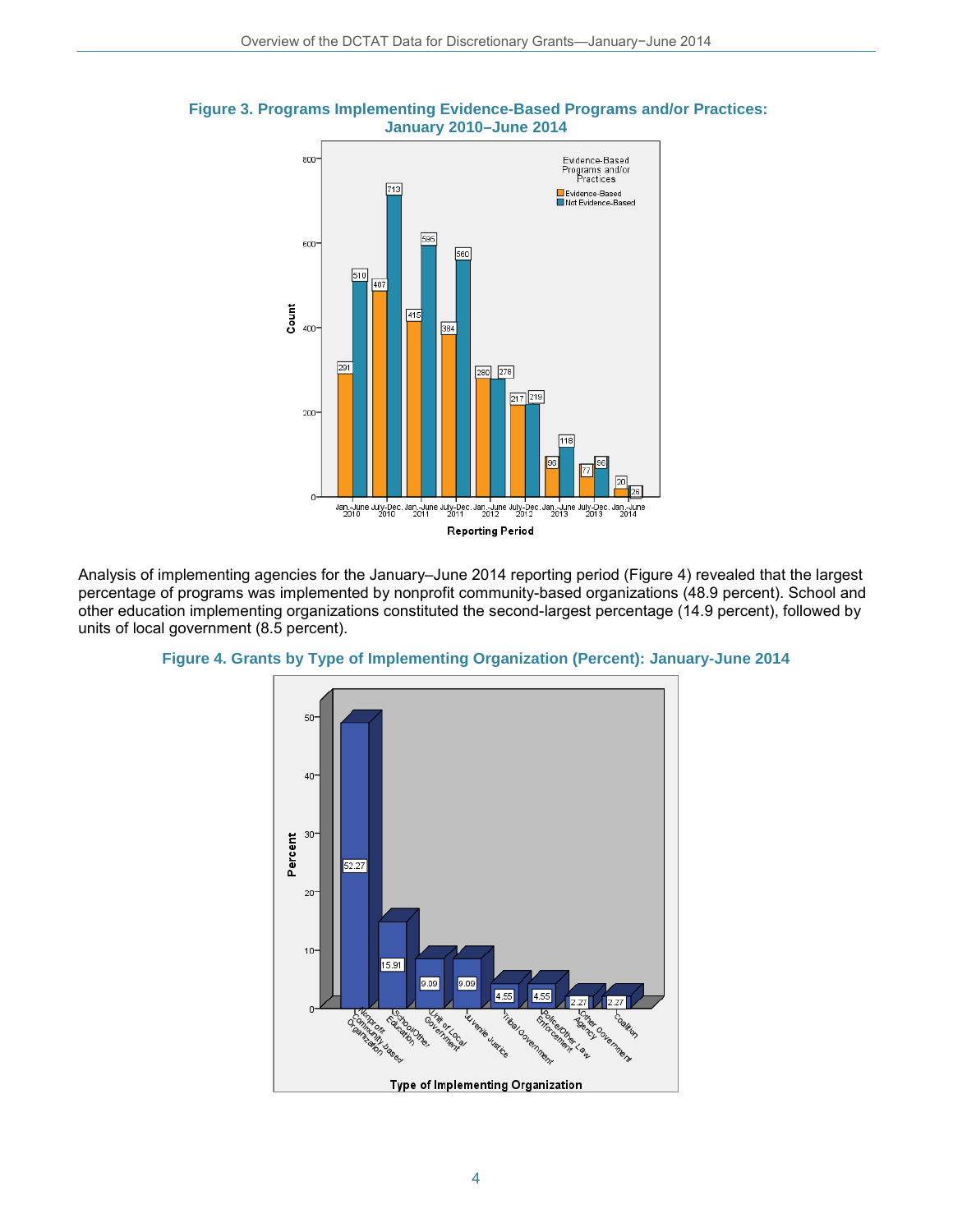### *Overview of Data for Current Reporting Period*

Figure 5 illustrates grant amount allocations broken down by program category. The largest number of Discretionary grantees indicated that they implemented their activities under the System Improvement category at \$53,193,016. The Direct Service Intervention category had the next largest number of Discretionary grantees; this category received the next highest amount of funds, at \$4,414,320.



#### **Figure 5. Grant Allocations by Program Category (Percent): January–June 2014**

In examining grant amounts by State and District, based on current and active Discretionary grants, the District of Columbia received the most funds, followed by Wisconsin. Table 3 shows a comprehensive comparison of award amounts.

| <b>Grantee, State, or</b> |                  |                     | <b>Grantee, State, or</b> |                  |                     |
|---------------------------|------------------|---------------------|---------------------------|------------------|---------------------|
| <b>District</b>           | $\boldsymbol{N}$ | <b>Grant Amount</b> | <b>District</b>           | $\boldsymbol{N}$ | <b>Grant Amount</b> |
| AL                        | 3                | \$2,683,462         | <b>ND</b>                 |                  | 350,000<br>\$       |
| <b>CA</b>                 | 2                | 850,000             | <b>NJ</b>                 | $\overline{4}$   | 2,198,828           |
| <b>CO</b>                 | $\overline{2}$   | 2,183,462           | <b>NM</b>                 |                  | 250,000             |
| <b>CT</b>                 | 1                | 219.159             | OH                        |                  | 400.000             |
| DC                        | 3                | 30,094,167          | <b>OR</b>                 | 1                | 990.000             |
| <b>FL</b>                 | 2                | 530.000             | <b>PA</b>                 | 9                | 4.183.462           |
| GA                        | 1                | 75,000              | <b>SD</b>                 |                  | 200,000             |
| IL                        | 1                | 300,000             | <b>VA</b>                 | 1                | 500.000             |
| <b>MA</b>                 | 1                | 200,000             | <b>WA</b>                 |                  | 424.815             |
| <b>ME</b>                 | 1                | 1,000,000           | WI                        | $\overline{4}$   | 12,215,876          |
| MI                        | 2                | 625,000             | <b>WV</b>                 |                  | 2,000,000           |
| <b>MN</b>                 | 1                | 1,059,910           |                           |                  |                     |
| <b>MO</b>                 | 1                | 1,550,837           |                           |                  |                     |
| <b>MT</b>                 | 1                | 600.000             |                           |                  |                     |

#### **Table 3. Total Grant Amount by State, Territory, or District (Dollars): January–June 2014**

### *Analysis of Target Behaviors for Current and Previous Reporting Periods*

Data are collected on the number of program participants who demonstrate a positive change in a targeted behavior in each reporting period. Tables 4 and 5 show a list of measures for which grantees were required to evaluate performance and track data for certain target behaviors in each program category. The tables list both short-term (Table 4) and long-term (Table 5) percentages for the specified target behavior for all program categories for January–June 2014.

Table 4 shows that 66 percent of program youth had a desired short-term change in the targeted behavior.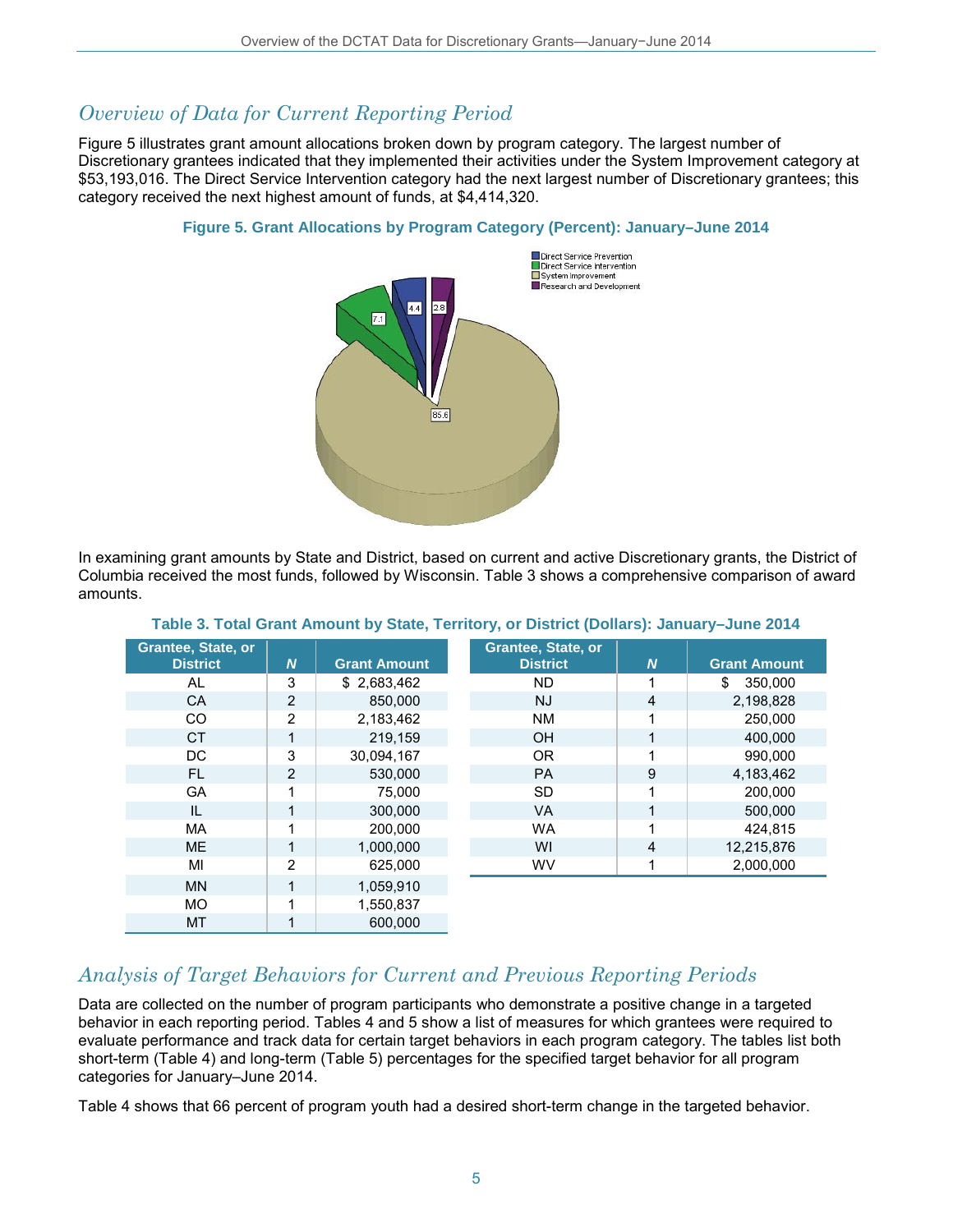| <b>Target Behavior</b>        | <b>Youth with Noted</b><br><b>Behavioral Change</b> | <b>Youth Receiving</b><br><b>Services for</b><br><b>Target Behavior</b> | <b>Percent of Youth with</b><br><b>Noted Behavioral</b><br><b>Change</b> |
|-------------------------------|-----------------------------------------------------|-------------------------------------------------------------------------|--------------------------------------------------------------------------|
| Antisocial Behavior           | 107                                                 | 109                                                                     | 98                                                                       |
| Change in Knowledge*          | 69                                                  | 83                                                                      | 83                                                                       |
| <b>Family Functioning</b>     | 28                                                  | 40                                                                      | 70                                                                       |
| <b>Family Relationships</b>   | 62                                                  | 73                                                                      | 85                                                                       |
| Gang Resistance/ Involvement  | $\Omega$                                            | $\Omega$                                                                | $\Omega$                                                                 |
| GED                           | 30                                                  | 60                                                                      | 50                                                                       |
| <b>GPA</b>                    | 64                                                  | 100                                                                     | 64                                                                       |
| <b>High School Completion</b> | 9                                                   | 66                                                                      | 14                                                                       |
| School Attendance             | 252                                                 | 338                                                                     | 75                                                                       |
| Social Competence             | 129                                                 | 272                                                                     | 47                                                                       |
| Substance Use                 | $\mathbf{0}$                                        | $\mathbf{0}$                                                            | 0                                                                        |
| Total                         | 750                                                 | 1141                                                                    | 66                                                                       |

#### **Table 4. Short-Term Performance Data on Target Behaviors: January–June 2014**

Table 5 lists long-term percentages for the specified target behavior for January–June 2014. Long-term outcomes are measured 6–12 months after a youth leaves or completes the program. These target behavior data reflect only those youth who participate in Direct Service programs. Overall, 63 percent of program youth had a positive change in behavior 6–12 months post-program.

**Table 5. Long-Term Direct Service Prevention Data on Target Behaviors: January–June 2014** 

| <b>Target Behavior</b>        | <b>Youth with Noted</b><br><b>Behavioral</b><br><b>Change</b> | <b>Youth Receiving</b><br><b>Services for</b><br><b>Target Behavior</b> | Percent of Youth with<br><b>Noted Behavioral</b><br><b>Change</b> |
|-------------------------------|---------------------------------------------------------------|-------------------------------------------------------------------------|-------------------------------------------------------------------|
| Antisocial Behavior           |                                                               |                                                                         | 100                                                               |
| <b>Family Functioning</b>     | 0                                                             | 0                                                                       | 0                                                                 |
| <b>Family Relationships</b>   | 0                                                             | 0                                                                       | $\mathbf{0}$                                                      |
| Gang Resistance/ Involvement  | 0                                                             | 0                                                                       | $\Omega$                                                          |
| <b>GED</b>                    | 0                                                             | $\Omega$                                                                | $\Omega$                                                          |
| <b>GPA</b>                    | 0                                                             | 0                                                                       | $\Omega$                                                          |
| <b>High School Completion</b> | 10                                                            | 10                                                                      | 100                                                               |
| School Attendance             | 54                                                            | 99                                                                      | 55                                                                |
| Social Competence             | 9                                                             | 12                                                                      | 75                                                                |
| Substance Use                 | 0                                                             | 0                                                                       | $\Omega$                                                          |
| <b>Total</b>                  | 80                                                            | 128                                                                     | 63                                                                |

The percentage of program youth who completed program requirements has slightly increased compared with previous reporting periods, and the completion rate is still very high, at 87 percent (Figure 6). This slight increase during the current reporting period, compared with the previous one, is partly because more youth were served. Therefore, the program requirements were completed by comparatively more youth than in the previous reporting period.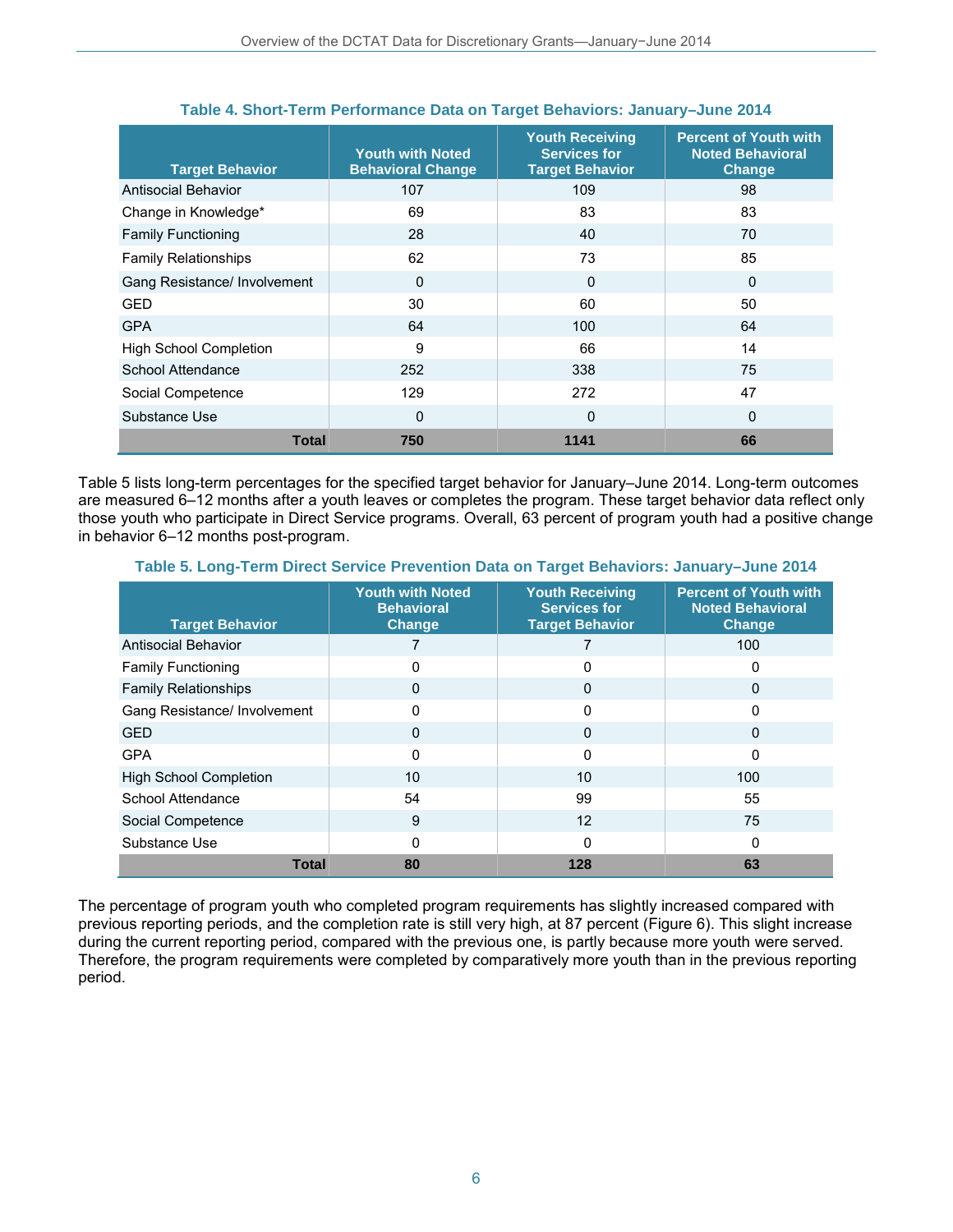

#### **Figure 6. Rate of Program Youth Successfully Completing Program Requirements (Percent): January 2010–June 2014**

**Reporting Period**

The core measures include those that assess offending and reoffending outcomes for program youth. The term *offend* refers to a first-time adjudication for a delinquent offense. Youth who offend are typically served in delinquency prevention programs that have the goal of keeping them from becoming involved in the criminal justice system.

The term *reoffend* (also known as recidivism) refers to a subsequent new offense. Youth who reoffend are already in the system and are adjudicated for a new delinquent offense. These youth are typically served in intervention programs that have the goal of preventing subsequent offenses.

Both short-term and long-term offending levels among youth served by these programs were low. Short-term data indicate that about 7 percent of these youth committed an offense during the reporting period, as did 3 percent who were tracked over the long term. Short-term juvenile offending rates are shown in Table 6 and long-term offending rates in Table 7.

#### **Table 6. Performance Measures for January–June 2014: Short-Term Offending Data**

| <b>Performance Measure</b>                                                                       | <b>Data</b>   |
|--------------------------------------------------------------------------------------------------|---------------|
| Number of program youth tracked during the reporting period                                      | 115           |
| Program youth who had an arrest or delinguent offense during the reporting period                | 8             |
| Number of program youth who were committed to a juvenile facility during the reporting<br>period | 3             |
| Number of program youth sentenced to adult prison during the reporting period                    | 1             |
| Number of youth who received another sentence during the reporting period                        | 1             |
| Percent of program youth who offend during the reporting period                                  | 8/115<br>(7%) |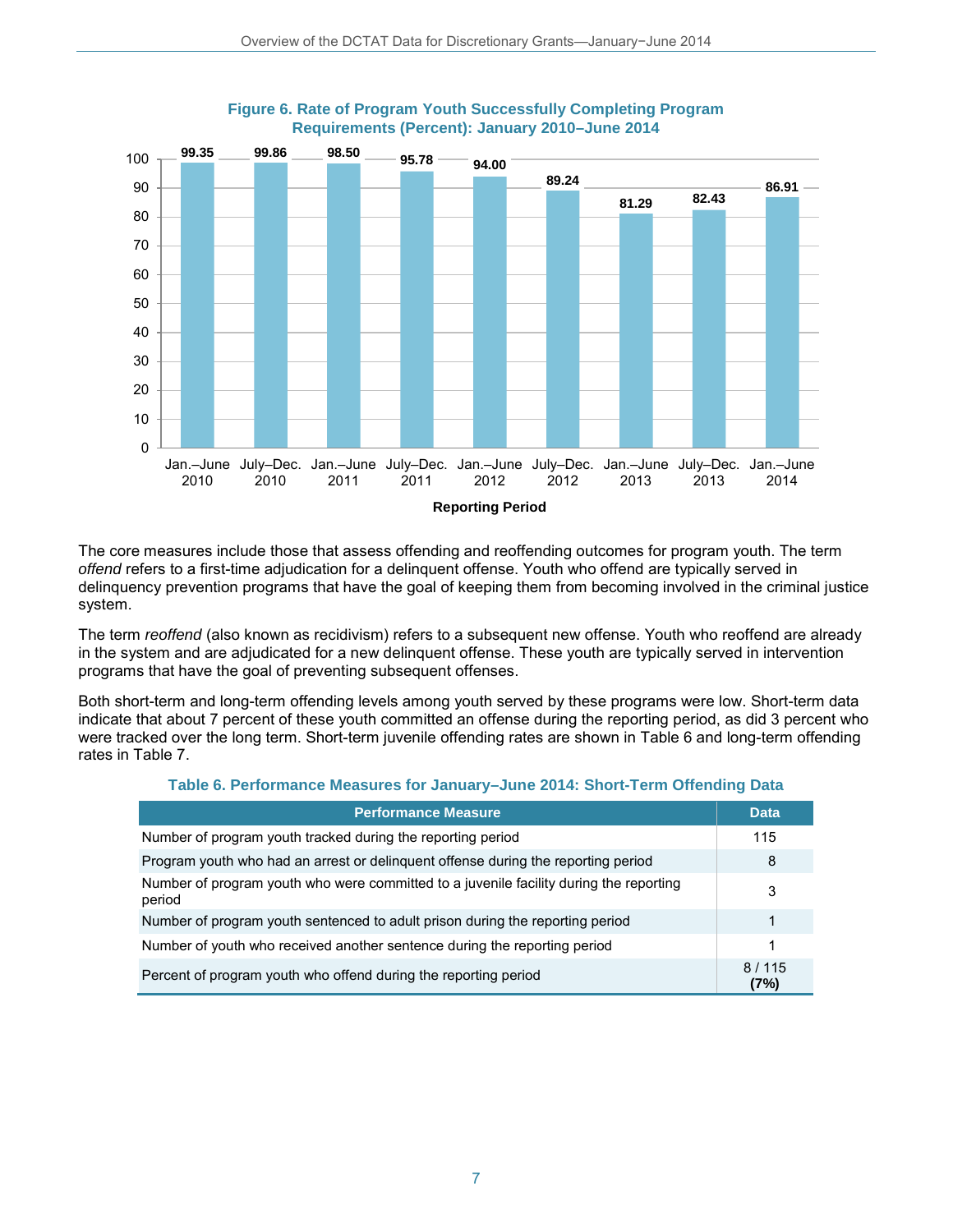#### **Table 7. Performance Measures for January–June 2014: Long-Term Offending Data for Youth Exiting Programs 6–12 Months Earlier**

| <b>Performance Measure</b>                                                                                       | Data         |
|------------------------------------------------------------------------------------------------------------------|--------------|
| Number of program youth who exited the program 6–12 months before the tracking period                            | 73           |
| Of those tracked, number of program youth who had an arrest or delinguent offense during<br>the reporting period | 2            |
| Number of program youth who were committed to a juvenile facility during the reporting<br>period                 |              |
| Number of program youth who were sentenced to adult prison during the reporting period                           | 1            |
| Number of youth who received another sentence during the reporting period                                        | 0            |
| Percent of program youth who offend during the reporting period                                                  | 2/73<br>(3%) |

Recidivism levels among the youth served were also low. Short-term data indicate that close to 1 percent of these youth reoffended during the reporting period. Long-term reoffending data measured 6–12 months after program completion indicate that 2 percent of youth reoffended.

Short-term juvenile reoffending rates are shown in Table 8 and long-term reoffending rates in Table 9.

#### **Table 8. Performance Measures for January–June 2014: Short-Term Reoffending Data**

| <b>Performance Measure</b>                                                                         | <b>Data</b>   |
|----------------------------------------------------------------------------------------------------|---------------|
| Number of program youth tracked during the reporting period                                        | 161           |
| Program youth with new arrest or delinquent offense during the reporting period                    | 2             |
| Number of program youth who were recommitted to a juvenile facility during the reporting<br>period |               |
| Number of program youth sentenced to adult prison during the reporting period                      |               |
| Number of youth who received another sentence during the reporting period                          | 1             |
| Percent of program youth who reoffended during the reporting period (recidivism)                   | 2/161<br>(1%) |

#### **Table 9. Performance Measures for January–June 2014: Long-Term Reoffending Data for Youth Exiting Programs 6–12 Months Earlier**

| <b>Performance Measure</b>                                                                                          | <b>Data</b>  |
|---------------------------------------------------------------------------------------------------------------------|--------------|
| Number of program youth who exited the program 6-12 months before the tracking period                               | 46           |
| Of those tracked, number of program youth who had a new arrest or delinquent offense<br>during the reporting period | 1            |
| Number of program youth who were recommitted to a juvenile facility during the reporting<br>period                  | 0            |
| Number of program youth who were sentenced to adult prison during the reporting period                              | 0            |
| Number of youth who received another sentence during the reporting period                                           | 1            |
| Percent of program youth who reoffended during the reporting period (recidivism)                                    | 1/46<br>(2%) |

Included in the OJJDP core measures are those that assess victimization and revictimization outcomes for program youth. The victimization measure counts the number of program youth who are harmed or adversely affected by someone else's criminal actions. Victimization can be physical or psychological and also includes harm or adverse effects to property belonging to youth. Revictimization refers to any subsequent victimization.

Reported victimization levels among youth served were low. About 9 percent of youth tracked were victimized during the reporting period (Table 10). Among youth tracked over the long term 6–12 months after leaving the program, none were reported as having been victimized (Table 11). There were no youth tracked for revictimization.